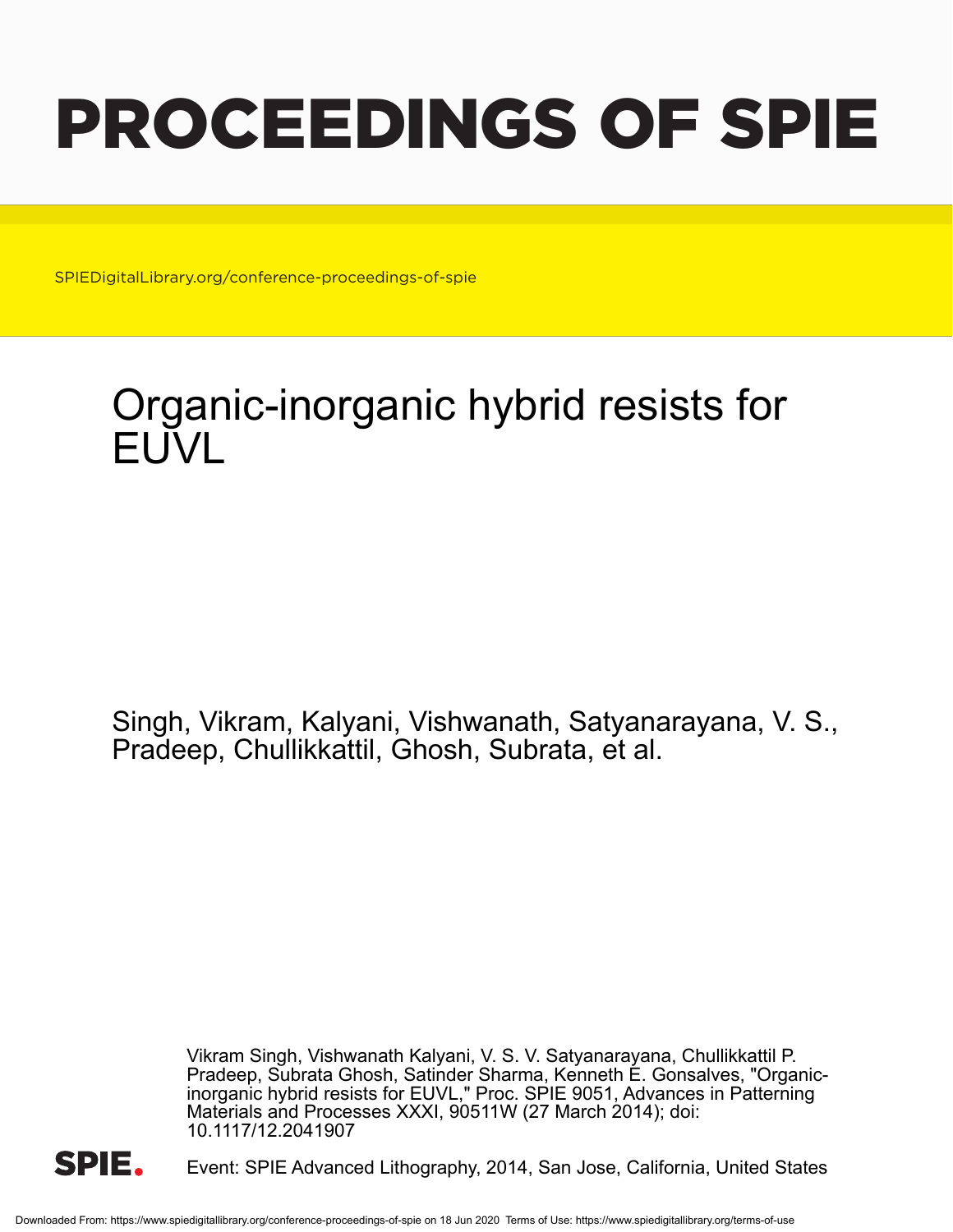### **Organic-inorganic hybrid resists for EUVL**

Vikram Singh,<sup>2</sup> Vishwanath Kalyani,<sup>1</sup> V. S. V. Satyanarayana,<sup>1</sup> Chullikkattil P. **Pradeep,1 Subrata Ghosh,<sup>1</sup> Satinder Sharma,2 Kenneth E. Gonsalves 1#**

**1. School of Basic Sciences, Indian Institute of Technology, Mandi, India. 175001** 

**2. School of Computing and Electrical Engineering, Indian Institute of Technology, Mandi, India. 175001.** 

#### **# University of North Carolina, Charlotte NC 28223, USA.**

#### **ABSTRACT**

Herein, we describe preliminary results on organic-inorganic hybrid photoresists, capable of showing line patterns up to 16 nm under e-beam exposure studies, prepared by incorporating polyoxometalates (POMs) clusters into organic photoresist materials. Various Mo and W based clusters such as  $(TBA)_{2}[Mo_{0}O_{19}]$ ,  $(TBA)_{5}(H)[P_{2}V_{3}W_{15}O_{62}]$  and  $(TBA)_{4}[P_{2}Mo_{18}O_{61}]$  (where TBA = tetrabutyl ammonium counter ion) have been incorporated into PMMA matrix by mixing POM solutions and standard PMMA polymer in anisole (MW  $\sim$ 95000, MicroChem) in 1:33 w/v ratio. E-beam exposure followed by development with MIBK solutions showed that these new organic-inorganic hybrid photoresists show good line patterns upto 16 nm, which were not observed in the case of control experiments done on pure PMMA polymer resist. The observed enhancement of resist properties in the case of hybrid resists could possibly be due to a combination of features imparted to the resist by the POM clusters such as increased sensitivity, etch resistance and thermal stability.

**Keywords:** Polyoxometalates, organic-inorganic hybrid materials, e-beam lithography.

#### **1. INTRODUCTION**

The semiconductor industry has progressed remarkably over the last few decades with the development of integrated circuits (ICs) technology based on resists that image under various exposures, DUV, e-beam and EUV down to the nanoscale. The ITRS-2011 roadmap predicts that next generation techniques such as EUV will realize 20 nm half pitch node and beyond.<sup>1</sup> However, many challenges still remain in the development of EUV photoresists. The ideal combinations of high sensitivity, low LER, high resolution, high etch resistance and other performance characteristics remains subtle. Incorporation of photoacid generating groups (PAGs) such as sulfonium salts is one of the approaches employed to enhance the sensitivity of resist materials.<sup>2-4</sup> Recently, organic-inorganic hybrid photoresists incorporating inorganic components in organic polymeric materials have been developed in order to address issues like low sensitivity, pattern collapse and poor line-edge roughness (LER)<sup>5</sup> of the polymeric resists. Inorganic components like polyhedral oligomeric silsesquioxane (POSS), Hf nanoparticles have been explored as inorganic components in organic-inorganic hybrid photoresist materials.<sup>6</sup>

An approach that is currently being investigated by us to address the inherent problems of chemically amplified resists (CARs) such as acid diffusion, low sensitivity and post exposure instability encompasses the design and development of novel organic-inorganic hybrid photo resists that are directly sensitive to photons and hence do not require any chemical amplification. This approach is based on the use of various polyoxometalates (POMs) clusters as inorganic components in organic photoresist materials. Polyoxometalates (POMs) are a class of inorganic materials consisting of discrete, soluble, anionic metal oxide clusters of early transition metals like W, Mo, V and Nb, exhibiting enormous versatility in their structural features and properties.<sup>8</sup> Electronic properties of POMs are often compared with that of semi-conductor (SC) nano particles. Excitation in SC promotes an

Advances in Patterning Materials and Processes XXXI, edited by Thomas I. Wallow, Christoph K. Hohle, Proc. of SPIE Vol. 9051, 90511W · © 2014 SPIE · CCC code: 0277-786X/14/\$18 · doi: 10.1117/12.2041907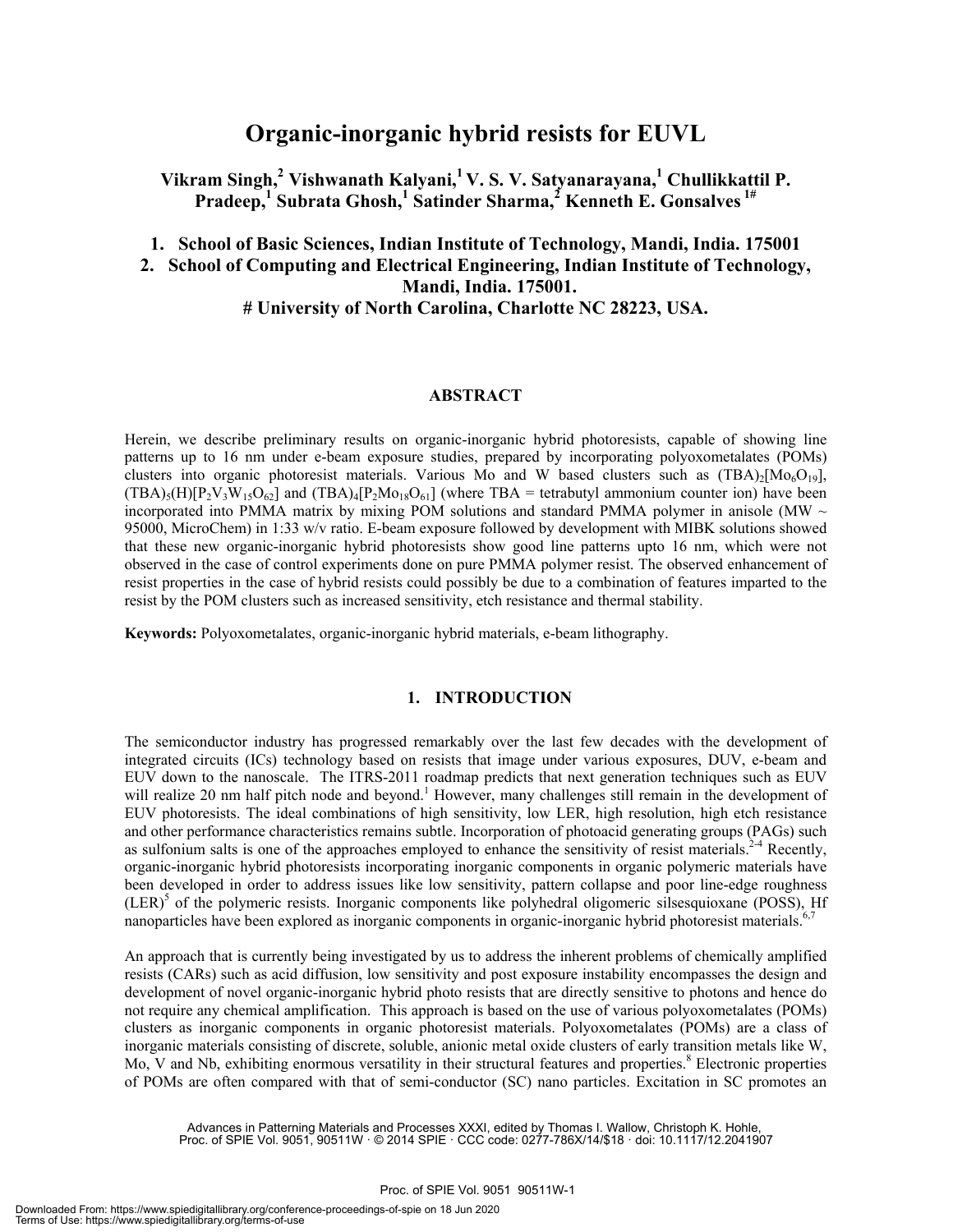electron from valence band (VB) to the conduction band (CB), whereas in molecules such as POM clusters, the corresponding process is described as occurring from the highest occupied molecular orbitals (HOMO) to lowest unoccupied molecular orbitals (LUMO). In POM clusters, this corresponds to O→M charge transfer (CT) transition. O→M CT excitation leads to electron hole separation in POMs, which renders these clusters as powerful oxidizing reagents, capable of oxidizing a great variety of organic compounds.<sup>9</sup> Moreover, due to the high atomic number of the metals present in POMs, their absorption cross section for X-rays and high energy ebeam radiation is typically much greater than that for organic materials. Radiation sensitive materials based upon mixtures of POMs and organic compounds therefore find application in nanolithoghraphy.<sup>10</sup> Herein, we report new POM containing organic-inorganic hybrid resist materials capable of functioning as non-chemically amplified resists to attain the resolution upto16 nm.

#### **2. METHODOLOGY**

#### **2.1 Resist materials**

Polyoxometalates used in the hybrid resists were prepared according to the reported procedures.<sup>11</sup> PMMA (MW  $\sim$  95000) solution in anisole was purchased from MicroChem supplier. Acetonitrile was distilled over calcium hydride and dried in presence of 4Å molecular sieves prior to the use in resist preparation. POM based hybrid monomers, in which POM clusters are covalently attached to polymerizable organic units, were prepared by reacting methacrylovl chloride<sup>12</sup> with  $(TBA)_1$ [MnMo<sub>6</sub>O<sub>18</sub>}(OCH<sub>2</sub>)<sub>3</sub>CNH<sub>2</sub>)} $z^{1}$ ] and reacting methacryloyl chloride<sup>12</sup> with  $(TBA)_3[MnMo<sub>6</sub>O<sub>18</sub>{(OCH<sub>2</sub>)<sub>3</sub>CNH<sub>2</sub>}]<sup>1</sup>$ and  $(TBA)_{5}(H)[P_{2}V_{3}W_{15}O_{59}(OCH_{2})_{3}CNH_{2}]^{14}$  clusters. These hybrid monomers were then copolymerized with methylmethacrylate using 2,2'-azobisisobutyronitrile (AIBN) as initiator to generate organic-POM hybrid copolymers.

#### **2.2 Preparation of photoresist**

The resist solutions (blends) were prepared by mixing solutions (3.3 wt % of POM to polymer) of the corresponding polyoxometalates i.e. (TBA)<sub>2</sub>[Mo<sub>6</sub>O<sub>19</sub>], (TBA)<sub>5</sub>(H)[P<sub>2</sub>V<sub>3</sub>W<sub>15</sub>O<sub>62</sub>] and (TBA)<sub>4</sub>[P<sub>2</sub>Mo<sub>18</sub>O<sub>61</sub>] with 1 ml standard PMMA solution in anisole (MW  $\sim$  95000, MicroChem). The resulting solutions were filtered through a 0.2 µm Teflon® filter to remove particles. The resist solutions were then spin coated on HMDS treated p-type Si wafer pieces of 2 cm X 2 cm size to obtain  $\sim$  50 nm thick films. The prebake annealing of the resists were performed at 180 °C for 90s on hot plate.

#### **2.3 E-beam evaluation**

The samples were exposed on a Raith-150 E-beam system using 20 KeV energy for different doses, 45, 50 and 75 μC/cm2 , with an aperture size of 20 μm. Exposed samples were developed in standard 1:3 MIBK solution for 30s followed by 15s in IPA and then dried with nitrogen gas. Developed resists were carefully examined with SEM attached to Raith 150 lithography system at energy of 5 keV. HRSEM images were also taken using Nova Nano SEM 450 FEI instrument.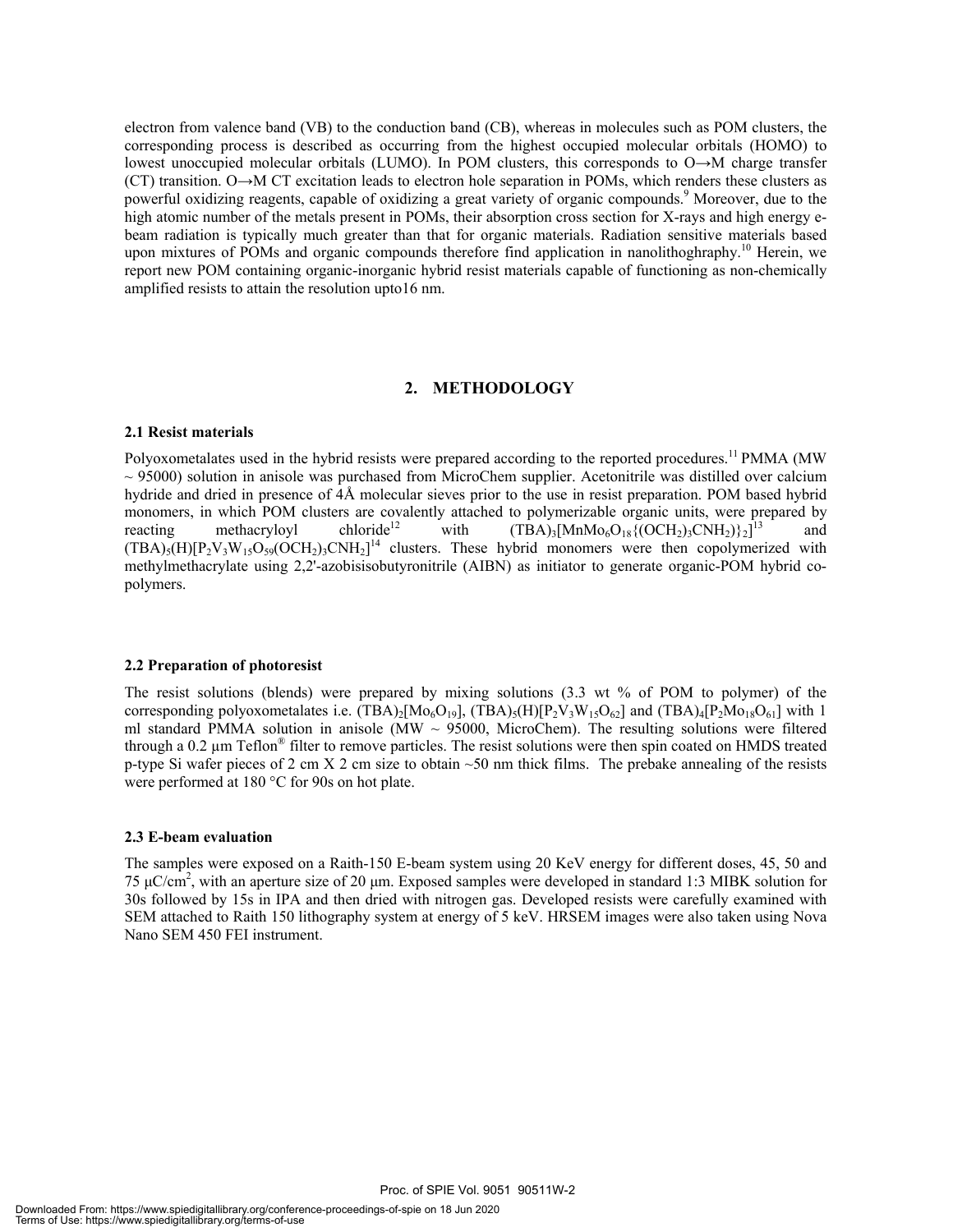#### **3. RESULTS AND DISCUSSION**

#### **3.1 E-beam exposure studies on hybrid photoresists**

In the present study, we prepared a series of organic-inorganic hybrid resists by blending various Mo and W based POM clusters such as  $(TBA)_2[Mo_6O_{19}]$ ,  $(TBA)_5(H)[P_2V_3W_{15}O_{62}]$  and  $(TBA)_4[P_2Mo_{18}O_{61}]$  (where TBA = tetrabutyl ammonium counter ion) with commercially available PMMA polymer in anisole (MW  $\sim$  95000, MicroChem) in 1:33 w/v ratio and tested their properties using 20 KeV e-beam lithography. In the case of hybrid blend resist prepared from PMMA (MW ~ 95000) and (TBA)<sub>2</sub>[Mo<sub>6</sub>O<sub>19</sub>] cluster, 20 nm line patterning was observed at 45  $\mu$ C/cm<sup>2</sup> dose using 20 KeV e-beam energy. The films were developed in 1:3 MIBK solution for 30s followed by 15s in IPA. Exposed regions (patterns) of the  $(TBA)_2[M_0O_{19}]$ -PMMA hybrid resist film readily dissolved in aqueous MIBK developer, while the unexposed regions remained intact in the developer. The prebake of the resist were performed at 180 °C for 90s. 20 nm line patterns with 500 and 80 nm line spaces were successfully observed in the case of  $(TBA)_2[Mo_6O_{19}]$ -PMMA blends (Fig. 1(a)), which were not observed in control experiments done using pure PMMA polymer in anisole ( $\text{MW} \sim 95000$ , MicroChem) resist. Under similar experimental conditions, we have also tested organic-inorganic hybrid resists prepared by mixing  $(TBA)_{5}(H)[P_{2}V_{3}W_{15}O_{62}]$  and  $(TBA)_{4}[P_{2}Mo_{18}O_{61}]$  clusters with PMMA in 1:33 w/v ratio. We were able to get 20 nm line patterns with L/2 space by using 50  $\mu$ C/cm<sup>2</sup> dose in the case of  $(TBA)_5(H)[P_2V_3W_{15}O_{62}]$  based resist, Fig. 1(b). Down to 16 nm features were successfully observed with L/S and L/2S at a higher dose, 70  $\mu$ C/cm<sup>2</sup>, in the case of hybrid containing the Mo based cluster  $(TBA)_4[P_2Mo_{18}O_{61}]$ , Fig. 1 (c). High resolution SEM images of 20 nm L/S was taken at 120KX magnification of the hybrid resist a)  $(TBA)_2[Mo_6O_{19}]$ -PMMA (Fig. 2) which clearly shows line patterns having line edge roughness around 2.1 nm and line width roughness 3.4 nm.

The above results suggest that POM based organic-inorganic hybrid resists show improved patterning properties compared to standard PMMA solution in anisole (MW  $\sim$  95000, MicroChem) resists. This observed improvement in resist properties could possibly be due to a combination of features imparted to the resist by the POM clusters such as increased sensitivity, thermal stability, etch resistance etc. Studies to understand the exact reasons behind the improved properties of the hybrid resists are currently underway.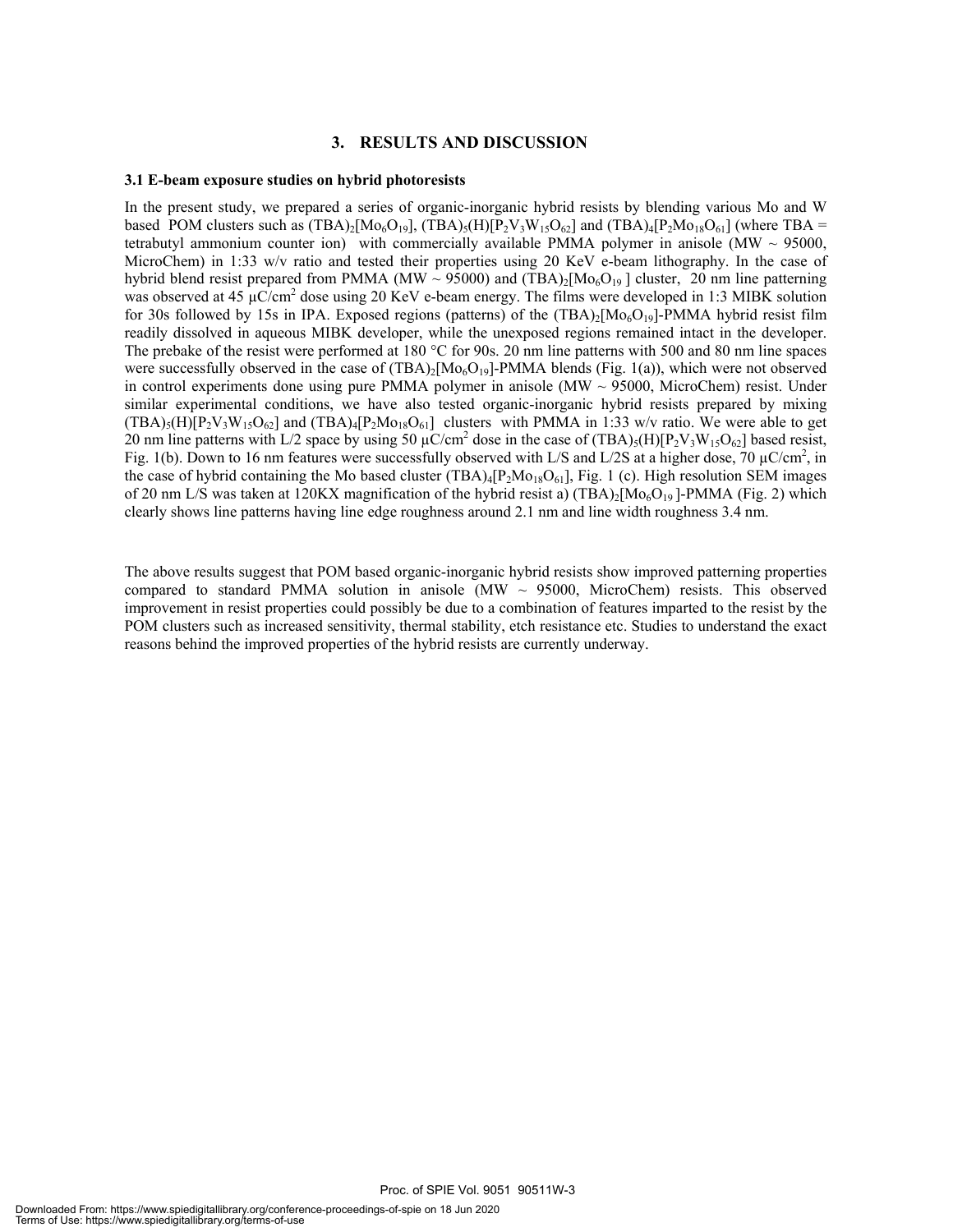

**Figure 1.** SEM images of the exposed hybrid resist a)  $(TBA)_2[M\omega_6O_{19}]$ -PMMA b)  $(TBA)_5(H)[P_2V_3W_{15}O_{62}]$ -PMMA and resist c)  $(TBA)_{4}[P_{2}Mo_{18}O_{61}]$ -PMMA.



**Figure 2.** HRSEM image of 20 nm L/S of the hybrid resist  $(TBA)_2[Mo_6O_{19}]$ -PMMA exposed at 70  $\mu$ C/cm<sup>2</sup>.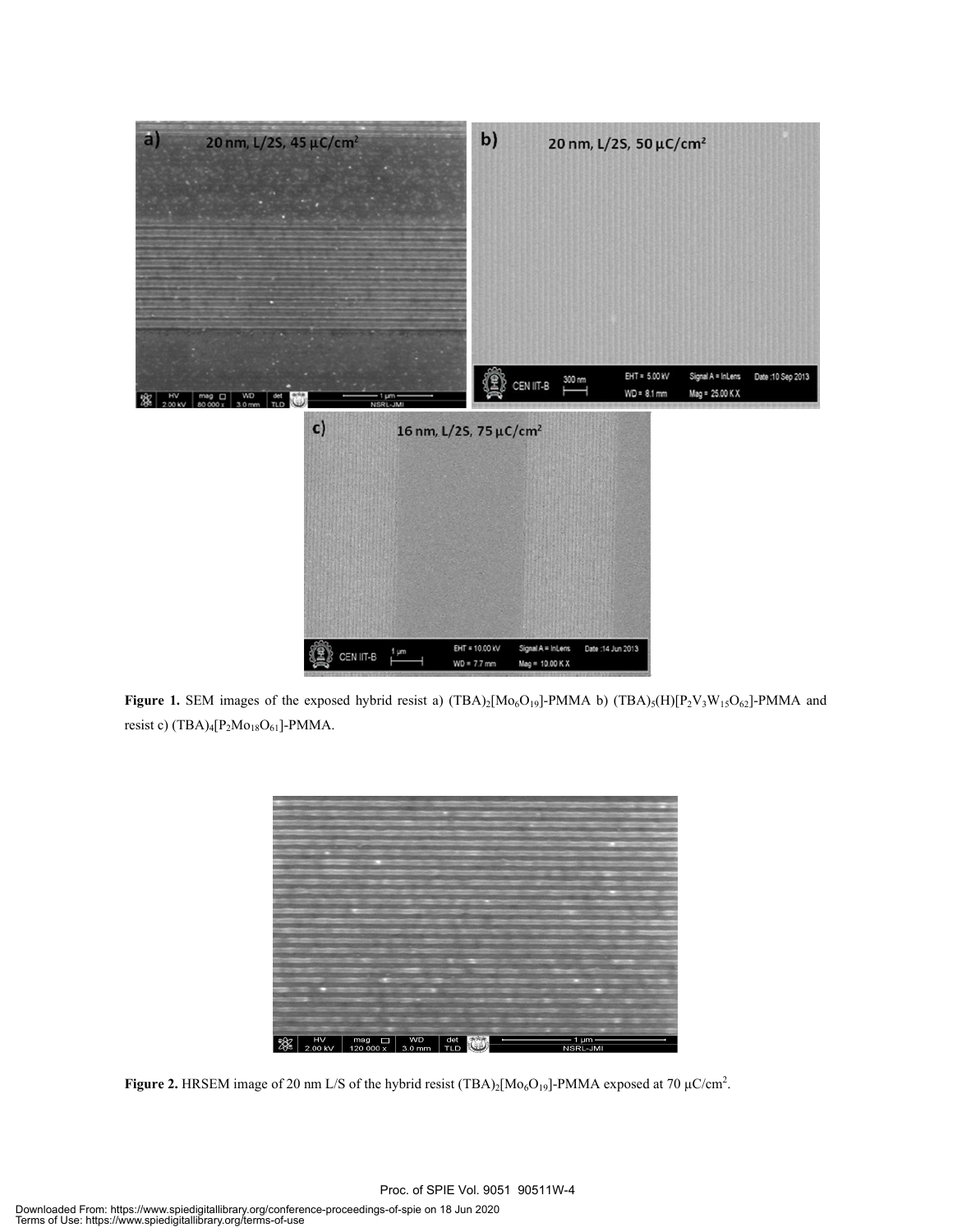#### **3.2 Development of organic-POM hybrid copolymers**

In order to enhance the stability and homogeneity of the POM containing hybrid resists, we are currently engaged in the development of POM based hybrid monomers in which POM clusters are covalently attached to polymerizable organic units (examples:  $(TBA)_3[MnMo<sub>6</sub>O<sub>18</sub>{(OCH<sub>2</sub>)<sub>3</sub>CNH}\rbrace<sub>2</sub>(CH<sub>2</sub>=CCH<sub>3</sub>CO)<sub>2</sub>]$  and  $(TBA)_{5}(H)[P_{2}V_{3}W_{15}O_{59}\{(OCH_{2})_{3}CNH)(CH_{2}=CCH_{3}CO)\}]$  and co-polymerizing them with organic monomers such as MMA and MAPDST<sup>12</sup> to develop improved hybrid copolymer resists as shown in Fig.3 a) & b). The copolymers of hybrid monomers with MMA were synthesized by using free radical polymerization with 2,2' azobisisobutyronitrile (AIBN) initiator at 70 °C temperature in acetonitrile solvent for 2 days under nitrogen atmosphere. The synthesized copolymers were characterized using FT-IR, NMR analysis and the molecular weights of the polymers were calculated using GPC analysis using polystyrene standards. The weight average molecular weight of the  $(TBA)_3[MnMo<sub>6</sub>O<sub>18</sub>{(OCH<sub>2</sub>)<sub>3</sub>CNH}\$ <sub>2</sub>( $CH<sub>2</sub>=CCH<sub>3</sub>CO<sub>2</sub>$ ]-MMA copolymer was found to be ~35000 with polydispersity index (PDI) of 2.24; whereas, weight average molecular weight of the  $(TBA)_{5}(H)[P_{2}V_{3}W_{15}O_{59}\{(OCH_{2})_{3}CNH)(CH_{2}=CCH_{3}CO)\}$ ]-MMA copolymer was ~30000 with PDI 1.87. These hybrid copolymers are readily soluble in chloroform, dichloromethane and acetone at room temperature. Detailed E-beam exposure studies on these organic-POM hybrid copolymers are currently underway.



**Figure 3.** Structures of the hybrid copolymers a)  $(TBA)_3$ [MnMo<sub>6</sub>O<sub>18</sub>{(OCH<sub>2</sub>)<sub>3</sub>CNH)}<sub>2</sub>(CH<sub>2</sub>=CCH<sub>3</sub>CO)<sub>2</sub>]-MMA and b)  $(TBA)_{5}(H)[P_{2}V_{3}W_{15}O_{59}\{ (OCH_{2})_{3}CNH)(CH_{2}= CCH_{3}CO)\} ]-MMA$ 

#### **4. CONCLUSIONS**

In summary, we have tested the hypothesis that Mo and W polyoxometalates (POMs) and PMMA based organic-inorganic hybrid photoresists showed line patterns upto 16 nm under electron beam exposure studies. These hybrid resists show improved properties compared to standard PMMA polymer solution in anisole (MW  $\sim$  95000, MicroChem) resists and these observed improvement in properties could possibly be due to a combination of features imparted to the resist by inorganic POM units such as enhanced sensitivity, etch resistance and thermal stability. This proof of concept is now being applied to organic-POM hybrid copolymers to increase their sensitivity.<sup>15</sup>

Proc. of SPIE Vol. 9051 90511W-5